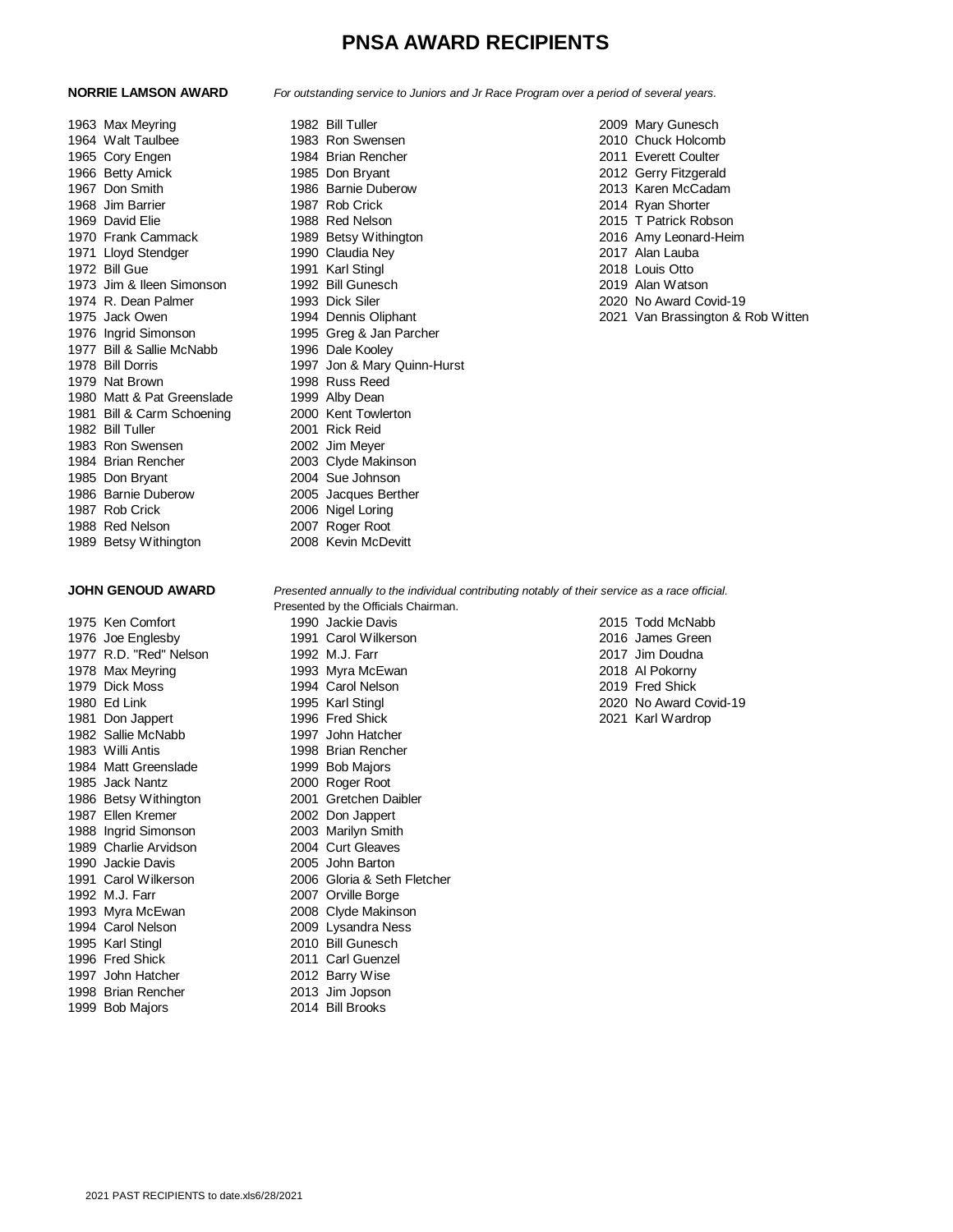1961 Gus Raaum 1990 Carm & Bill Schoening 2019 Paul Mahre 1966 Corey Gustafson 1970 Ferris Boothe 1999 Bill Gunesch 1971 Stella Mills 2000 Everett Coulter 1972 Al Marsh 2001 Karl Stingl 1973 Jo Spickard 2002 Randy Rogers 1974 Dave Newton 2003 Curt Hammond 1975 Ingrid Simonson 2004 Rob Crick 1976 Betty Dodd 2005 Laurie Macartney 1977 Betsy Withington 1978 David Elie 2007 Nils Eriksson 1979 Morry Scott 2008 Ingrid Simonson 1981 Karl Stingl 2010 Roger Root 1982 Bob Carter 2011 Steve Devin 1983 Dick Moss 2012 Jeff Sanborn 1984 Bill McNabb 2013 Tabitha Hamilton 1986 Charlie Arvidson 1986 Charlie Arvidson<br>1987 Pat Fuller 2016 Alan Watson

1972 Diane Harrington 2000 Eric Holmer 1973 Phil Mahre 2001 Jeff Harrison 1974 Steve Mahre 2002 Nate Johnson 1975 Phil & Steve Mahre 2003 Colby Granstrom 1976 Tracy Valentine 2004 Jeff Harrison 1977 Mary Mathews 2005 Vanessa Berther 1978 Bill Dorris, Jr. 2006 Tommy Ford 1979 Bill Dorris & Coert Voorhees 2007 Tommy Ford 1980 Lauri Mattison & Tom Atwood 2008 Brooke Wales 1981 Debbie Armstrong 2009 David Owsley 1982 Tom Bowers 2010 Tommy Ford 1983 Bill Johnson 2011 Brooke Wales 1984 Terry Kuch 2012 Anna Mounsey 1985 Tracy McEwan 2013 Anna Mounsey 1986 ? 2014 Jacqueline Wiles 1987 Joey Brazil 2015 Max Tobler 1988 Justin Wadsworth 2016 Brian Davidson 1989 John Bauer 2017 R. Minam Cravens 1990 Megan Karnopp 2018 Evie Wright 1991 Eric Carlson 2019 Luke Winters 1992 Shana Sweitzer 2020 No Award Covid-19 1993 Luke Strom 2021 Thomas Sickler 1994 Tatum Skoglund 1995 Shana Sweitzer 1996 Scott Macartney 1997 Tatum Skoglund 1998 Libby Ludlow/Scott McCartney 1999 Evan Weiss

**Ken Comfort Award** *This award is given annually to a person who over the years has given freely of his/her time to help the sport of skiing, either recreationally or competitively. In this small way their efforts are recognized. "For outstanding service to the PNSA and the Sport of Skiing".*

1962 Nelson Bennett 1991 Dick Knowles 2020 No Award Covid-19 1963 Marion Whiting 1992 Ken Foster 2021 Tom Loeser 1964 Ken Comfort 1993 Faris Taylor 1965 Merritt Stiles 1994 Jackie Davis 1967 Graham Anderson 1996 Russ Read 1968 Max Meyring 1997 Clyde Makinson 1969 Walt Hampton 1998 Jeanne Pita 1980 Dick B. Porter 2009 Jerry and Susan Managhan 1985 Ed Link 2014 Gretchen Makinson 1988 R. Dean Palmer 2017 Claudia Yamamoto 1989 Diane Hicks 2018 Jim Doudna

**SCHWABE AWARD** *Outstanding Alpine Competitor during the past year*

#### 2021 PAST RECIPIENTS to date.xls6/28/2021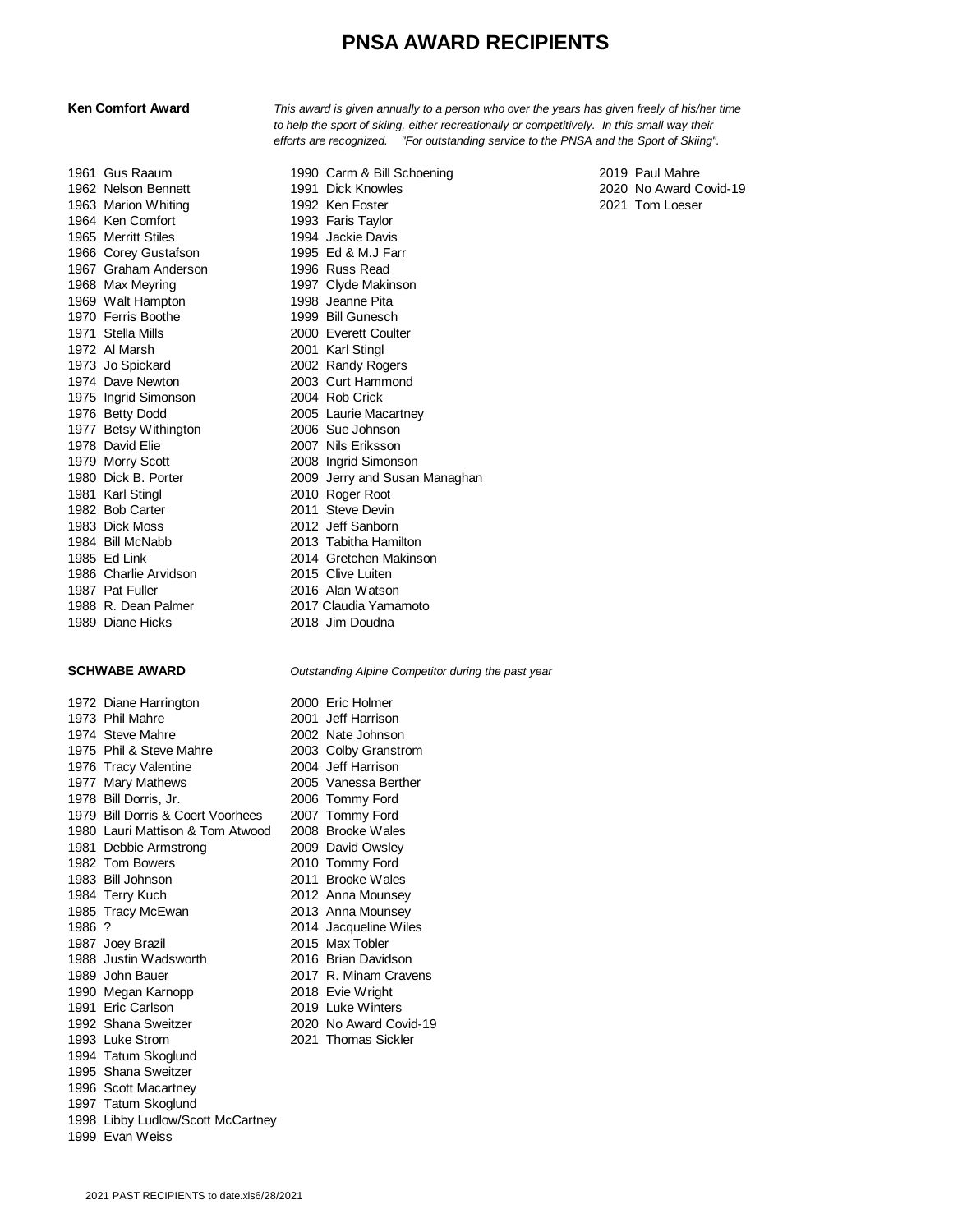### **OLAV ULLAND AWARD** *Outstanding Nordic Competitor during the past year*

| 1990 Russ Truman       |                               |  |  |  |
|------------------------|-------------------------------|--|--|--|
| 1991 Bill Gunesch      |                               |  |  |  |
|                        | 1992 Alpine - Rick Reid       |  |  |  |
|                        | Nordic - Kari Christensen     |  |  |  |
|                        | 1993 Alpine - Jeff Pickering  |  |  |  |
|                        | Nordic - Dennis Oliphant      |  |  |  |
|                        | 1994 Alpine - Dave Culp       |  |  |  |
|                        | Nordic - Linda Kimbrell       |  |  |  |
|                        | 1995 Alpine - Nils Eriksson   |  |  |  |
|                        | Nordic - Gregg Lawley         |  |  |  |
|                        | 1996 Alpine - Jacques Berther |  |  |  |
|                        | Nordic - Greg Stone           |  |  |  |
|                        | 1997 Alpine - David Ojala     |  |  |  |
|                        | Nordic - Greg Stone           |  |  |  |
|                        | 1998 Alpine - Alan Lauba      |  |  |  |
|                        | Nordic - Don Brooks           |  |  |  |
|                        | 1999 Alpine - Louis Otto      |  |  |  |
|                        | Nordic - Don Brooks           |  |  |  |
| 2000 Alpine - Jeff Kai |                               |  |  |  |
| Nordic -               | Jon Quinn-Hurst               |  |  |  |
|                        | 2001 Alpine - Chuck Holcomb   |  |  |  |
| Nordic -               | David Axelrod                 |  |  |  |
| 2002 Alpine -          | <b>Ryan Barnes</b>            |  |  |  |
| Nordic -               | Laura McCabe                  |  |  |  |
|                        | 2003 Alpine - Jacques Berther |  |  |  |
| Nordic -               | <b>Ben Husaby</b>             |  |  |  |
|                        | 2004 Alpine - Curtis Shuck    |  |  |  |
| Nordic -               | <b>Chris Clark</b>            |  |  |  |

1989 John Bauer 2000 Per Johnson 2011 Torin Koos 1990 Eric Brooks 2001 Brian Newhall 2012 Aja Starkey 1991 Eric Flora 2002 Torin Koos 2013 Dakota Blackhorse - von Jess 1992 Brett Miller 2003 Per Johnsen 2014 Leo Lukens 1993 Dan Bulkley & Einar Svensson 2004 Kristina Owen 2015 Emily Hyde 1994 Justin Wadsworth 2005 Sadie Bjornsen 2016 Novie McCabe 1995 Justin Wadsworth 2006 Torin Koos 2017 Novie McCabe 1996 Laura McCabe 2007 Laura Valaas 2018 Novie McCabe 1997 Heidi Rhinehart 2008 Evelyn Dong 2019 Novie McCabe 1998 Debbie Bauer 2009 Annie Pokorny 2020 No Award Covid-19 1999 Laura McCabe 2010 Annie Porkorny 2021 Walker hall **COACHES AWARD** *Outstanding alpine & nordic coaches.* 2005 Alpine - Roger Taggart/Dana Kusakabe 2019 Alpine - Shana Sweitzer 1991 Nordic - Scott Johnson Nordic - Dan Simoneau 1992 *Alpine* - Rick Reid 2006 *Alpine* - Kent Towlerton 2020 No Award - Covid-19 *Nordic* - George Bryant 2021 Alpine - Roger Taggart 1993 *Alpine* - Jeff Pickering 2007 *Alpine* - Pat Robson/ Mark Burandt (YSL) Nordic - Pierre Niess *Nordic* - Brenna Knowles 1994 *Alpine* - Dave Culp 2008 *Alpine* - Louis Otto *Nordic* - TJ Owen 2009 Alpine - Ryan Shorter *Nordic* - Matt Halloran 2010 Alpine - Dave Lyon *Nordic -* Robert Schlichting 1997 *Alpine* - David Ojala 2011 *Alpine -* Claudia Yamamoto *Nordic - Dan Simoneau* 2012 Alpine - Bill Cimock *Nordic - Chad Castren* 2013 Alpine - Alan Lauba *Nordic* - Leavenworth Winter Sports Club 2014 Alpine - Mark Burandt *Nordic -* Jon Quinn-Hurst *Nordic* - Dan Simoneau 2015 Alpine - Alex Shorter *Nordic - Leslie Hall* 2016 Alpine - Chelsea Nova *Nordic - George Bryant* 2017 Alpine - Chris Acosta

> *Nordic - Bernie Nelson* 2018 Alpine - Seth McCadam  *Nordic -* Chris Clark *Nordic* - Dan Simoneau

- - -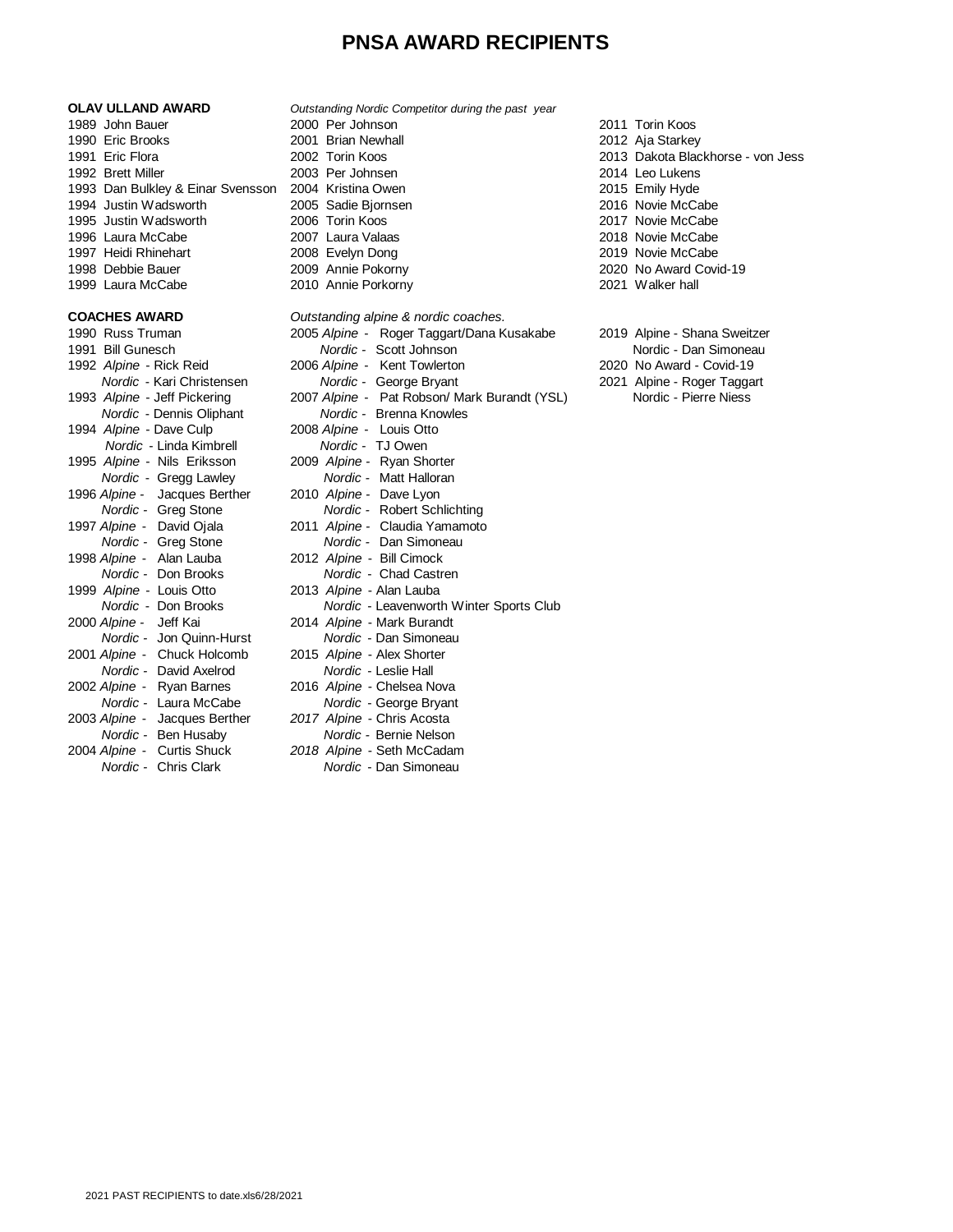| <b>PRESS AWARD</b>                | For exceptional service to the sport of Skiing by a news media person. |                                               |
|-----------------------------------|------------------------------------------------------------------------|-----------------------------------------------|
| 1972 Gordy Holt                   | 1991 Terry Richard                                                     | 2007 Laurie Macartney-"Most Ink"              |
| 1973 Mary Ann Woods               | 1992 Russ Cameron - Spokane News                                       | Spokesman Review, Spokane, WA                 |
|                                   |                                                                        |                                               |
| 1974 Rich Johnson                 | 1993 Storm Kennedy & Dennis Nakata                                     | 2008 Allen Schauffler-King 5 News             |
| 1975 Dick Piper                   | of Magic 94 FM                                                         | 2009 Bret Rankin - Walla Walla Union Bulletin |
| 1976 Rich Johnson                 | 1994 Rick Landers/Ted Nelson                                           | 2010 Katie Brauns - Bend Bulletin             |
| 1977 Jim Poore                    | 1995 Donna Kemp                                                        | 2011 Bill Jennings - Spokesman Review         |
| 1978 Sandy Gibson-ID Statesman    | 1996 Dan Bubb                                                          | Stephen Maher - Wenatchee World               |
| 1979 Tim Novascloski              | 1997                                                                   | 2012 Amanda Miles - Bend Bulletin             |
| 1980 Ian Brown                    | 1998 Central Idaho Star News                                           | Spokesman Review                              |
| 1981 Idaho Statesman Sports Dept. | 1999 Tom Frost                                                         | 2013 Spokesman Review                         |
|                                   |                                                                        | 2014 Mike Safford -                           |
|                                   |                                                                        |                                               |
| 1982 Bill Knight - Seattle P.I.   | 2000 None                                                              | College of Idaho Sports Info Director         |
|                                   |                                                                        | 2015 Stephen Maher -                          |
| 1983 Not Awarded                  | 2001 None                                                              | Independent Journalist - Wenatchee            |
| 1984 Everett Herald               | 2002 Jerry Allen, KUGN Radio Eugene                                    | 2016 Scott "Boss" Hogg - USCSA Prod.          |
| 1985 Debra Carlton - Seattle P.I. | 2003 Darrick Menekan, Peninsula Daily News                             | 2017 Not Awarded                              |
| 1986 Spokane Spokesman Review &   | 2004 Not Awarded                                                       | 2018 Not Awarded                              |
| Spokane Daily Chronicle           | 2005 KTVB Channel 7, Boise                                             | 2019 Not Awarded                              |
| 1987 Oregonian                    | 2006 KOIN 6 Portland; A Schauffler-King 5 TV                           | 2020 Not Awarded Covid-19                     |
|                                   |                                                                        |                                               |
| 1988 Not Awarded                  | V Cibichi-Cashmere Valley Record                                       | 2021 Not Awarded                              |
| 1989 Not Awarded                  | M Pappidas, Methow Valley News                                         |                                               |
| 1990 Terry Richard                | KHQ-Q6 TV Spokane                                                      |                                               |
|                                   | The Bend Bulletin, Bend                                                |                                               |
| <b>COLLEGIATE ALPINE AWARD</b>    | Outstanding collegiate alpine competitor during the past year.         |                                               |
| 1990 Adele Allender               | 2006 Jilyne McDonald                                                   |                                               |
|                                   | Nate Johnson                                                           |                                               |
| 1991 Tracy McEwan                 | 2007 Molly Bullard                                                     |                                               |
| <b>Tobey McDonald</b>             | Dewey Moss                                                             |                                               |
| Trevor Wagner                     |                                                                        |                                               |
|                                   |                                                                        |                                               |
| Keith Veyna                       |                                                                        |                                               |
| 1992 Trevor Wagner - COCC         | 2008 Laura Mann                                                        |                                               |
| Tracy McEwan - SU                 | Dewey Moss                                                             |                                               |
| 1993 Stephanie Palmer - Whitman   | 2009 Allison Howe                                                      |                                               |
| Keith Veyna - COCC                | Erik Anderson                                                          |                                               |
| 1994 Eric Carlson - Whitman       | 2010 Emma Beattie                                                      |                                               |
| Stephanie Palmer - Whitman        | Matt Bunston                                                           |                                               |
| 1995 Eric Carlson - Whitman       | 2011 Katie Ulvestad                                                    |                                               |
| Stephanie Palmer - Whitman        | Mike Bisnaire                                                          |                                               |
|                                   |                                                                        |                                               |
| 1996 Sarah Momsen                 | 2012 Morgan Duffy                                                      |                                               |
| Mike Craven - Whitman             | Mike Bisnaire                                                          |                                               |
| 1997 Andy Olsson - Whitman        | 2013 Lily Eriksen                                                      |                                               |
| Heidi Reifenstein - Whitman       | Paul Koetke                                                            |                                               |
| 1998 Shauna Alylward-Whitman      | 2014 McKenna McNabb                                                    |                                               |
| Andy Olsson-Whitman               | Zachary Shenk                                                          |                                               |
| 1999 Shana Schweitzer-Whitman     | 2015 Brooke Wales                                                      |                                               |
| Ben Ludlow-Seattle U              | Paul Koetke                                                            |                                               |
|                                   |                                                                        |                                               |
| 2000 Jennifer Moss                | 2016 Clare Wise                                                        |                                               |
| Arne Backstrom                    | Anton Waller                                                           |                                               |
| 2001 Lindsay Barksdale            | 2017 Mary Totten                                                       |                                               |
| Arne Backstrom                    | <b>Grant Hamlin</b>                                                    |                                               |
| 2002 Julia Babilis                | 2018 Mary Totten                                                       |                                               |
| Arne Backstrom                    | Lucas Underkoffler                                                     |                                               |
| 2003 Jennifer Zappone             | 2019 Callie Dahlberg                                                   |                                               |
| Arne Backstrom                    | Male Not Awarded                                                       |                                               |
| 2004 Rachel Walker                | 2020 No Award Covid-19                                                 |                                               |
|                                   |                                                                        |                                               |
| Paul Boskovich                    |                                                                        |                                               |
| 2005 Evan Weiss                   | 2021 Not Awarded                                                       |                                               |

Cassie Marcial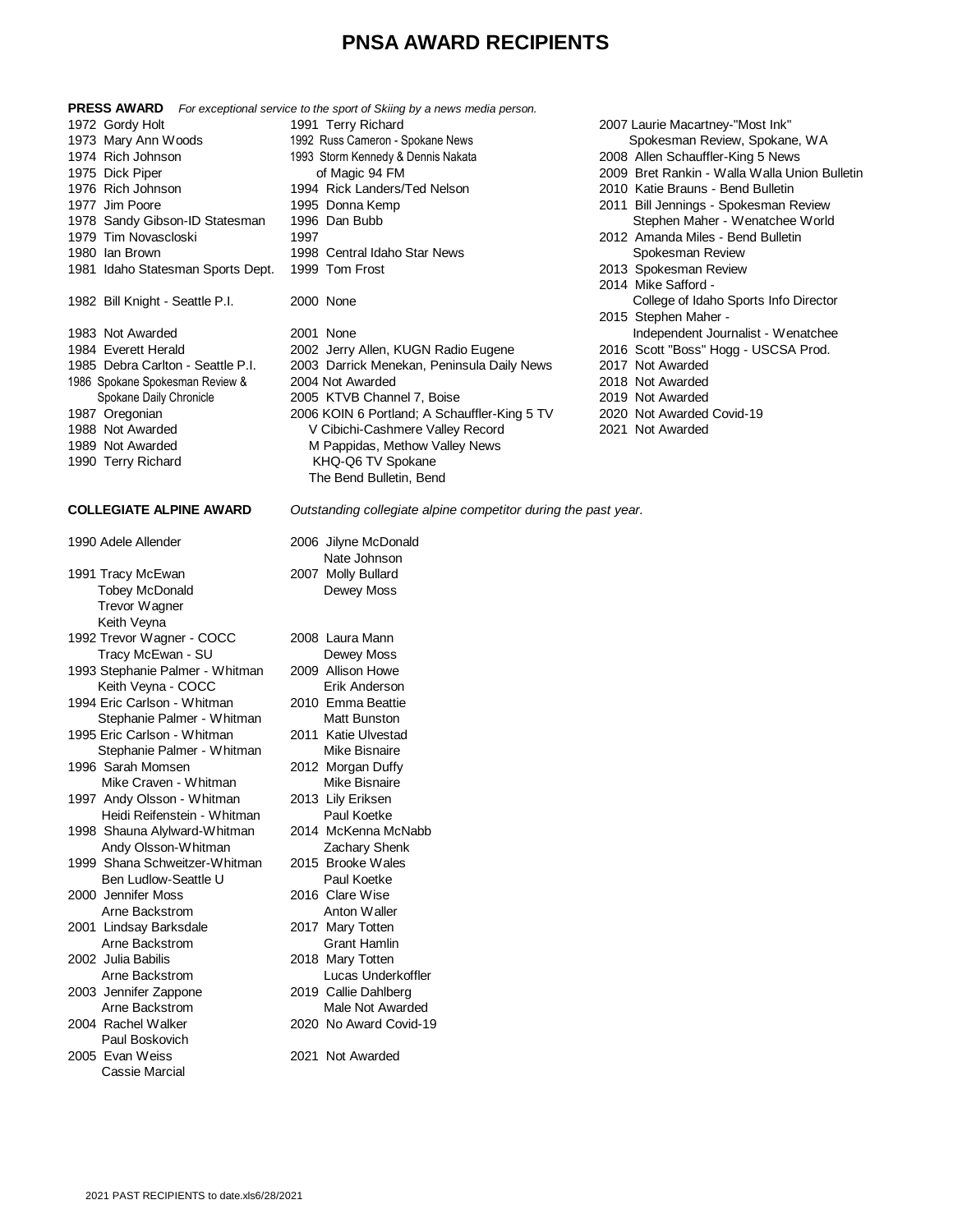### **COLLEGIATE NORDIC AWARD** *Outstanding collegiate nordic competitor during the past year.*

- 1992 Jeff Blumenthal Albertson's 2007 Kristina Owen 1993 Erika Alexander 2008 Zoe Roy Martha Pendl 2009 Sadie Bjornsen
- 1996 Koren Bell Charlie Smith 1997 Peter French<br>1998 Alicia Fine-Morrison 1998 Alicia Fine-Morrison 2012 Isabella Smith 1998 Alicia Fine-Morrison
- 1999 Alician Fine-Morrison 2013 Sierra Foster 2000 Kyra Hamilton 2014 Sierra Foster
- 2001 Emily Chenel 2015 Helen Cutting 2002 Holly Brooks 2016 Emily Hyde 2003 Laura Valaas 2017 Sierra Foster
- 2005 Laura Valaas 2019 Emily Hyde

- 
- 
- 
- 
- 

- 
- 
- 2012 Sofia Abb 2017 Elyse Burandt Patrick Deneen Male - not awarded
- 2013 Mary Daubenschmidt 2018 Not Awarded Jake Mageau
- 2014 Drew Waddle 2019 Not Awarded Lady's not awarded

| Outstanding collegiate nordic competitor during the past year. |  |  |  |
|----------------------------------------------------------------|--|--|--|
|                                                                |  |  |  |

- 1990 Justin Wadsworth 2006 Laura Valaas 2020 No Award Covid-19 1991 Jeff Huseveldt Sam Naney 2021 Novie McCabe Corrine Clark - COCC Darrin Markvardsen 1994 Zach Zestal Dakota Blackhorse Von Jess 1995 Zach Zestal **Tom Smith** Martha Pendl 2010 Casey Kutz Zach Zestal 2011 Eloise Zimbelman Peter French Casey Smith Peter French Patrick Madden Calon Russell Greg Holdman Torin Koos **male - Not Awarded** Conor Flynn male - Not Awarded Brian Gregg **Imran Wolfenden** 2004 Emily Chenel 2018 female - not awarded Sam Naney **Andrew Potyk** Brian Gregg male - Not Awarded **FREESTYLE COACH AWARD** *Outstanding Freestyle Coach* 2010 Andrew Broders 2016 Ed Zontek 2011 Not Awarded 2017 Matt Clune 2012 Johann Furr 2018 Not Awarded 2013 Andrew Herr 2019 Not Awarded 2014 Mandy Hansen 2020 No Award Covid-19 2015 Drew Bryant 2021 Not Awarded
- **FREESTYLE SKIER AWARD** *Outstanding Freestyle competitors on and off the slopes during the past year.* 2010 Isabella Golob 2015 Jake Mageau 2020 No Award Covid-19 Leif Harfst Lady's not awarded 2021 Jack Mitchell 2011 Isabella Golob 2016 Kurt Zontek Evan Smith Lady's not awarded
	-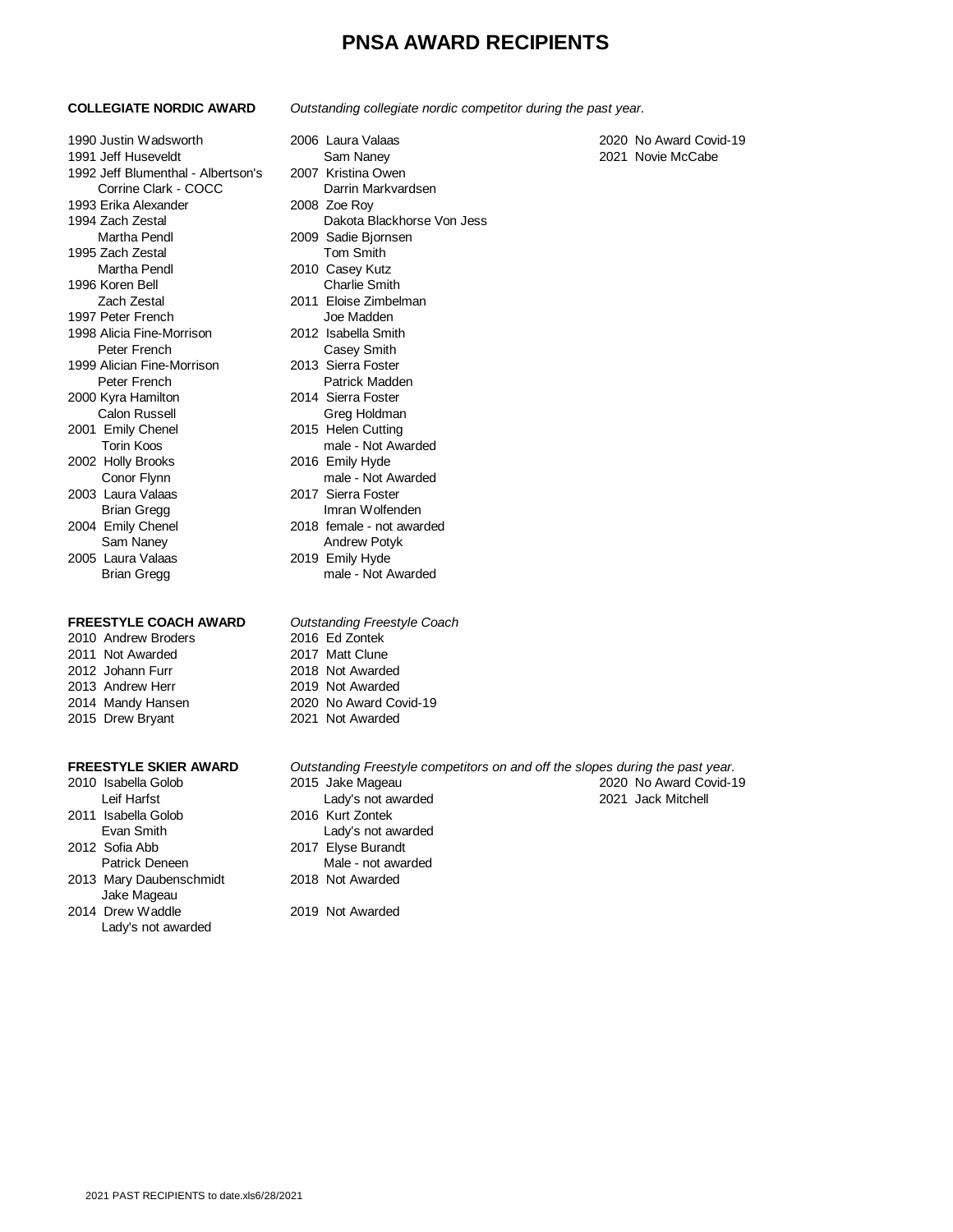### **SNOWBOARD COACH AWARD** *Outstanding Snowboard Coach*

- 
- 2012 Anson Morgan 2017 Alex Scagliotti
- 
- 

### **SNOWBOARD RIDER AWARD**

- 
- Kent Callister 2018 Not Awarded
- 
- 
- 2014 Not awarded
- 2015 Dru Brownrigg
- Lady's Not Awarded
- 2016 Not awarded

1985 Eric Heil 2003 Ryan Donovan 1986 Darcy Wahl 2004 Laurenne Ross 1987 Mark Tannel 2005 Tommy Ford 1988 Trevor Wagner 2006 Kelly Fitzpatrick 1989 2007 Christina Schueler 1990 Nicole Pelletier 2008 Hannah Stumpp Bart Thompson 2009 Brooke Wales

- 2010 Coggin Hill 2015 Coggin Hill 2020 No Award Covid-19 2011 Justin Schoonover 2016 Coggin Hill 2021 Not Awarded 2013 Sarah Jensen 2018 Not Awarded 2014 Not awarded 2019 Not Awarded
	-
- 2010 Devyn Schnake *Outstanding Snowboard competitors on and off the slopes during the past year.* J.D. Dennis 2017 Sean Fitzsimmons 2011 Brittany Williamson Lady's not awarded 2012 Not Awarded 2019 Not Awarded 2013 Brittany Williamson 2020 No Award Covid-19
	- Nathan Jacobson 2021 Not Awarded
- **NORTHWEST SKIER AWARD** *Outstanding Junior both on and off the slopes* 1972 Lee Englesby 1991 Ruth Mahre 1991 Ruth Mahre 2010 Clare Wise 1973 Jody Parcells 1992 Jason Taylor 2011 McKenna McNabb 1974 Ross Houston 1993 Kevin Eichner 2012 Macaulay Lyon 1975 Barbara Jo Jeannerett 1994 Not Awarded 2013 Cai Yamamoto 1976 Scott Schimelfenig 1995 Katey Maher-Melson 2014 Michel Macedo 1977 Pam Ausman 1996 Tove Pashkowski 2015 Hannah Bodily 1978 Klev Schoening Tom Rothrock 2016 Hannah Bodily 1979 Jane Henry 1997 Shauna Aylward 2017 Tess Baldwin 1980 Jesse Scroggins 1998 Trevor Glaser 2018 Zach Simmons 1981 Carma Quijano 1999 Kevin Francis 1991 1999 Kevin Panos 2019 Alexi Panos 1982 Yvette Pelletier 2000 Lindsey Shank 2020 No Award Covid-19 1983 Jamie Hanseler 2001 Kevin Francis 2021 Zac Holton 2002 Polly Hopkins
-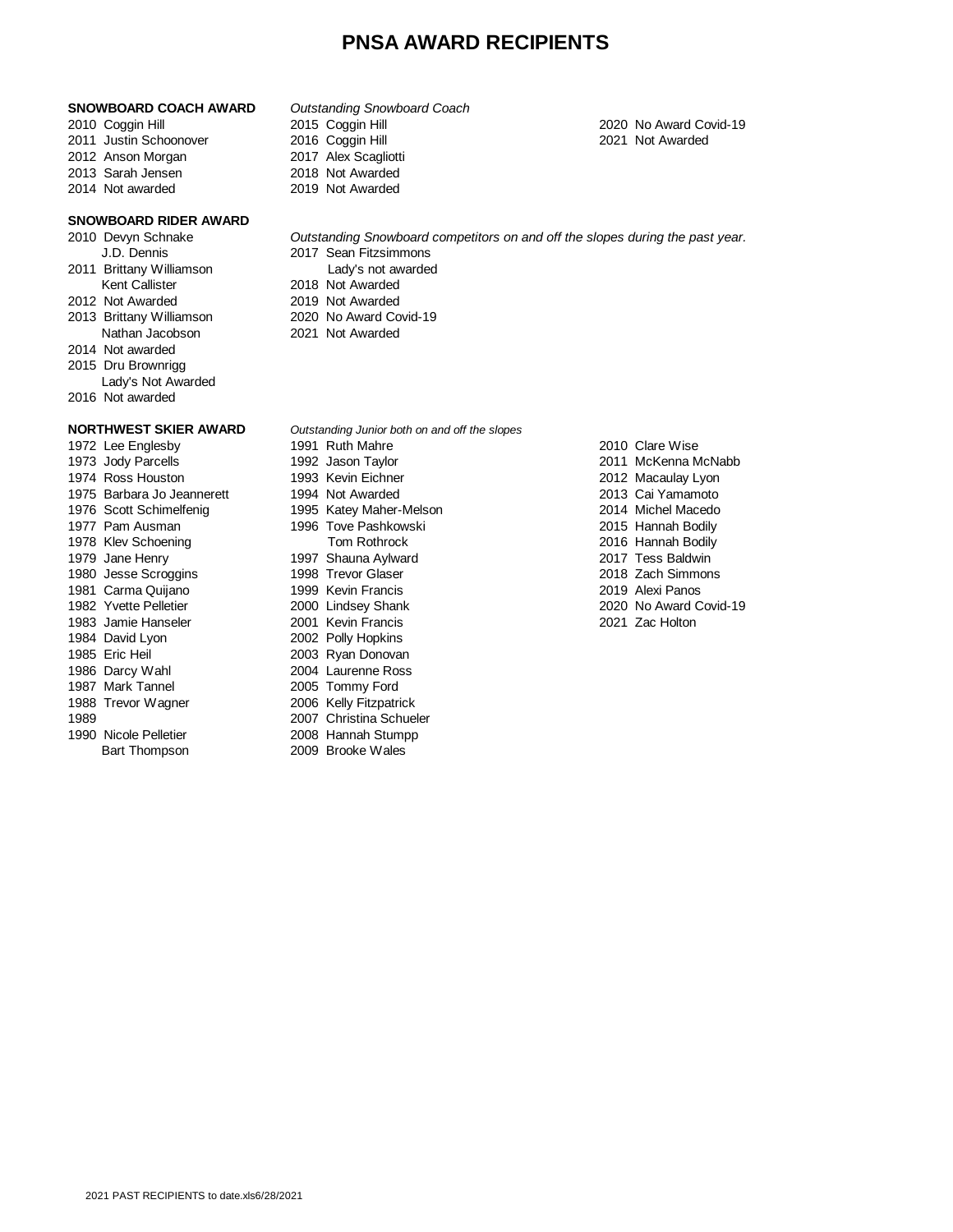### **BEST NORTHWEST CUP RACE** *An award given annually to the Ski Club & Ski Area hosting the*

- 
- 
- 
- 
- 
- 
- 
- 
- Mission Ridge Ski Area **MBSEF** 1983 Skookum Cup Mt Bachelor Ski Area
- Mission Ridge Ski Area **MBSEF** 1984 Sam's Slalom Mt Bachelor Ski Area Mt. Spokane Ski Area 2000 JO Qualifier
- *Best Northwest Cup Race during the series as voted by the Elite racers.* 1974 Engen Cup 1986 Carrera Motors GS 2001 MHA Payette Lakes Ski Club Mt Bachelor Ski Area 2002 Not Awarded Brundage Mountain **1987-1991 NW Cup Finals** 2003 Not Awarded 1975 Skookum Cup MBSEF-Mt Bachelor Ski Area 2004 Not Awarded Mission Ridge Ski Club 1988 Northwest Cup Fianls 2005 Not Awarded Mission Ridge Ski Area **Skyliners** 2006 NW Cup Q1 1976 Sun Cup Cup Cup Mt. Bachelor Ski Area Schweitzer Alpine Race Club Skyliners Ski Club 1989 Mt. Bachelor Ski Educ. Found. 2007 Not Awarded Mt. Bachelor Ski Area 1990 Mt. Bachelor Ski Area 2008 Not Awarded<br>1977 Edelweiss Trophy 1990 Mt. Bachelor Ski Educ. Found. 2009 Not Awarded 1990 Mt. Bachelor Ski Educ. Found. 2009 Not Awarded Alpental Ski Club Mt. Bachelor Ski Area 2010 Not Awarded<br>Alpental Ski Area 1991 Mt. Bachelor Ski Educ. Found. 2011 MBSEF Sun 1991 Mt. Bachelor Ski Educ. Found. 2011 MBSEF Sun Cup 1978 Hood RT FIS **MELL ACCOM** MEL Bachelor Ski Area **MELL Accommended Mechanism** Mt Bachelor Resort Mt. Hood Race Team 1992 ? 2012 MRST NW Cup Finals Multorpor Ski Bowl **1993 ?** 1993 **1993 1998** 1998 **Mission Ridge Resort** 1979 Hood RT FIS 1994 Northwest Cup Finals 2013 Not Awarded Mt. Hood Race Team **McCall Ski Race Team** 2014 MRST NW Cup Finals Multorpor Ski Bowl **Brundage Mtn.** Brundage Mtn. Mission Ridge Resort 1980 Hood RT FIS 1995 Mission Ridge Ski Club 2015 Not Awarded Mt. Hood Race Team **Mission Ridge, WA 2016 MBSEF Sun Cup** Multorpor Ski Bowl 1996 MBSEF 2017 Not Awarded 1981 Skookum Cup Mt. Bachelor Ski Area, OR 2018 Not Awarded Mission Ridge Ski Club 1997 Outerlimits 2019 Not Awarded Mission Ridge Ski Area Meadows Race Team 2020 No Award Covid-19 1982 Ridge Runner Mt. Hood Meadows, OR 2021 Northwest Cup Finals
- Mission Ridge Ski Club 1999 Sun Cup 1985 Alpental NW Cup Finals MHA Ski Bowl
- Mission Ridge Ski Club 1998 Sun Cup Mission Ridge Ski Area

### **NORTHWEST CUP TEAM OVERALL WINNER**

1996 Mt. Hood Academy 2014 Mission Ridge Ski Team

1980 Crystal Mtn Alpine Club 1998 Mt Bachelor Sports Ed Fnd 2006 Mt Bachelor Sports Ed Fnd 1981 Mission Ridge Ski Club 1999 Mt Bachelor Sports Ed Fnd 2007 Crystal Mtn Alpine Club 1982 Crystal Mtn Alpine Club 2000 Mt Bachelor Sports Ed Fnd 2008 Crystal Mtn Alpine Club 1984 Crystal Mtn Alpine Club 2002 Mt. Hood Academy 2010 Crystal Mtn Alpine Club 1985 Crystal Mtn Alpine Club 2003 Mt. Hood Academy 2011 Crystal Mtn Alpine Club 1986 Crystal Mtn Alpine Club 2004 Team Alpental Snoq. 2012 Mission Ridge Ski Team 1987 Mission Ridge Ski Team 2005 Team Alpental Snoq. 2013 Mission Ridge Ski Team 1988 Mission Ridge Ski Team 2006 Mt Bachelor Sports Ed Fnd 2014 Mission Ridge Ski Team<br>1989 Mt Bachelor Sports Ed Fnd 2007 Crystal Mtn Alpine Club 2015 Mt Bachelor Sports Ed F 1989 Mt Bachelor Sports Ed Fnd 2007 Crystal Mtn Alpine Club 2015 Mt Bachelor Sports Ed Fnd 1990 Mt Bachelor Sports Ed Fnd 2008 Crystal Mtn Alpine Club 2016 Mt Bachelor Sports Ed Fnd 1991 Mt Bachelor Sports Ed Fnd 2009 Schweitzer Alpine Racing School 2017 Mt Bachelor Sports Ed Fnd 1993 Mt. Hood Academy 2011 Crystal Mtn Alpine Club 2019 Mt Bachelor Sports Ed Fnd 1994 Mt. Hood Academy 2012 Mission Ridge Ski Team 2020 Crystal Mtn. Alpine Club 1995 Mt. Hood Academy 2013 Mission Ridge Ski Team 2021 Crystal Mtn. Alpine Club

- 1997 Mt. Hood Academy 2015 Mt Bachelor Sports Ed Fnd
- 1983 Mission Ridge Ski Team 2001 Mt Bachelor Sports Ed Fnd 2009 Schweitzer Alpine Racing School 1992 Mt. Hood Academy 2010 Crystal Mtn Alpine Club 2018 Mt Hood Race Team and Academy
	-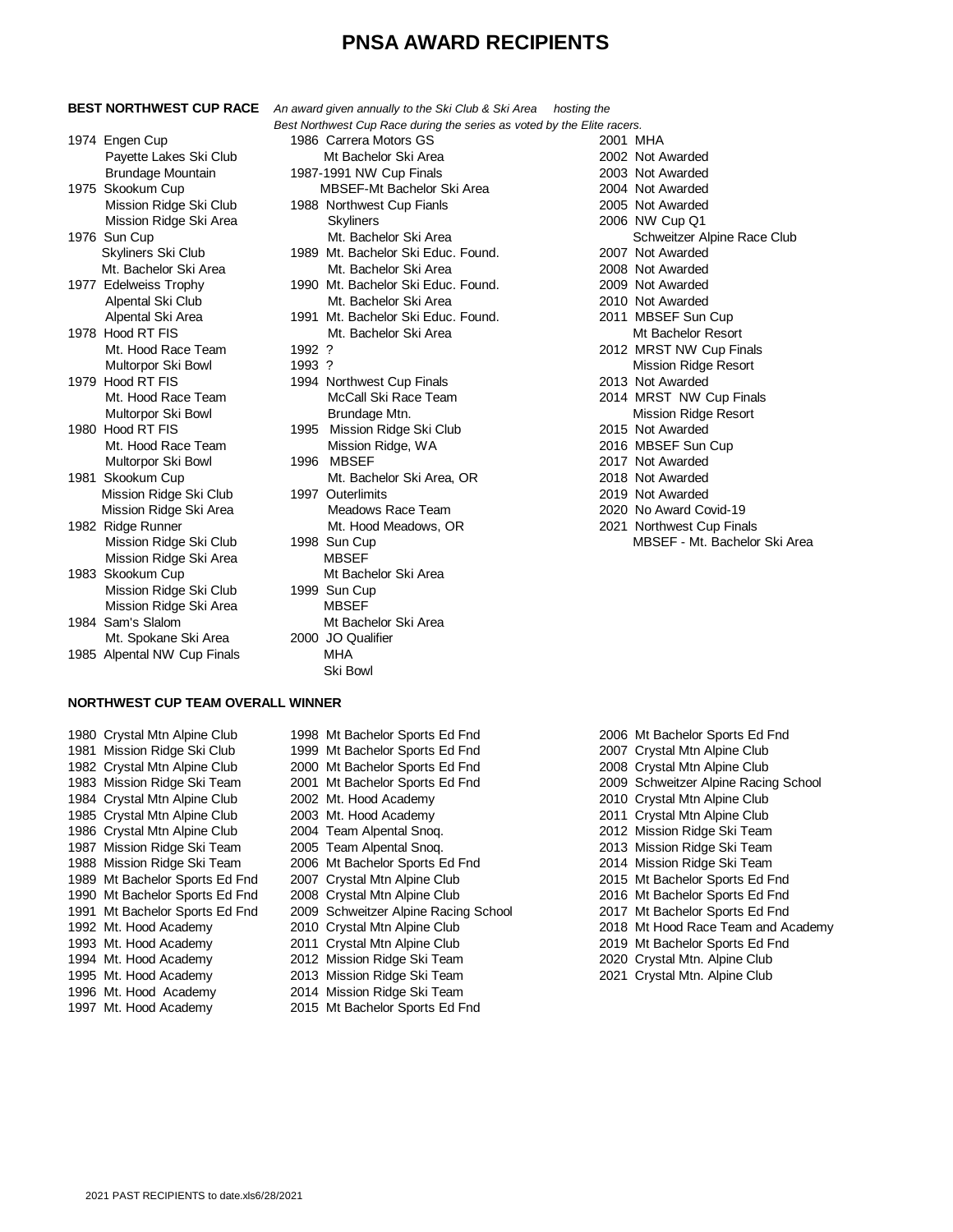|  | <b>SALLIE McNABB AWARD</b> Northwest Cup Downhill Champion |
|--|------------------------------------------------------------|
|--|------------------------------------------------------------|

|                                 | 2006 Ciera Glenn/Eric Holmer/Kevin Francis                |
|---------------------------------|-----------------------------------------------------------|
| 1996 Debby Russell              | 2007 Morgan Black/Skyler Weaver                           |
| Brian Hanseth                   | 2008 Robbie Mahre/Nicole Lawton                           |
| 1997 Chrissy Haas               | 2009 Jordan Schweitzer/Skyler Weaver                      |
| Doug Ludlow                     | 2010 Jordan Schweitzer/Dillon Bauernfeind                 |
| 1998 Jamie Holts                | 2011 Lily Eriksen/Averell Rennie                          |
| Eric Holmer                     | 2012 Kyla Miller/Carl Noges                               |
| 1999 Lindsay Davis              | 2013 Phoebe Rogers/Nicholas Wurden                        |
| Kevin Francis                   | 2014 Katie Hensien/Alec Jones/Andrew Osborne/Danny O'Neal |
| 2000 Hailey Habenicht           | 2015 Alexandria Oseland / Andrew Osborne                  |
| Kurt Mehrer                     | 2016 Ashley Lodmell/Alexandria Oseland/Tanner Lujan       |
| 2001 Christina Kim              | 2017 Ashley Lodmell, Zachary Simmons                      |
| Brian Long                      | 2018 Josie Knight/Evie Wright/Kristopher Westman          |
| 2002 Courtney Hammond/Cory Hume | 2019 Emma Ireton/Tanner Lujan                             |
| 2003 Christina Kim/Eric Holmer  | 2020 Josie Knight/Tyler Larson/Cale Westman               |
| 2004 Laurenne Ross/Cory Hume    | 2021 Not Awarded - No DH Races                            |
| 2005 Eric Holmer/Kevin Francis  |                                                           |

Laurenne Ross

### **Masters Sub-Committee Scholarship**

2008 Brooke Wales 2014 Jordan Harrison 2021 Annaliese Frohlich David Owsley **Alec Jones** Alec Jones **Alexander William Dexter** 2009 ?? 2015 Not Awarded ?? 2016 Emma Ireton 2010 Vanessa Berther R Minam Cravens Scott Snow 2017 Tess Baldwin<br>
2011 ?? Tanner Lujan ?? 2018 Tess Baldwin 2012 Linnea Baysinger Trevor Maxwell Cai Yamamoto 2019 Teegan Lowe<br>2013 Zach Simmons Elyse Burandt 2020 Taylor Watkins Michael Estrella Sam Hislop

Tanner Lujan Zach Simmons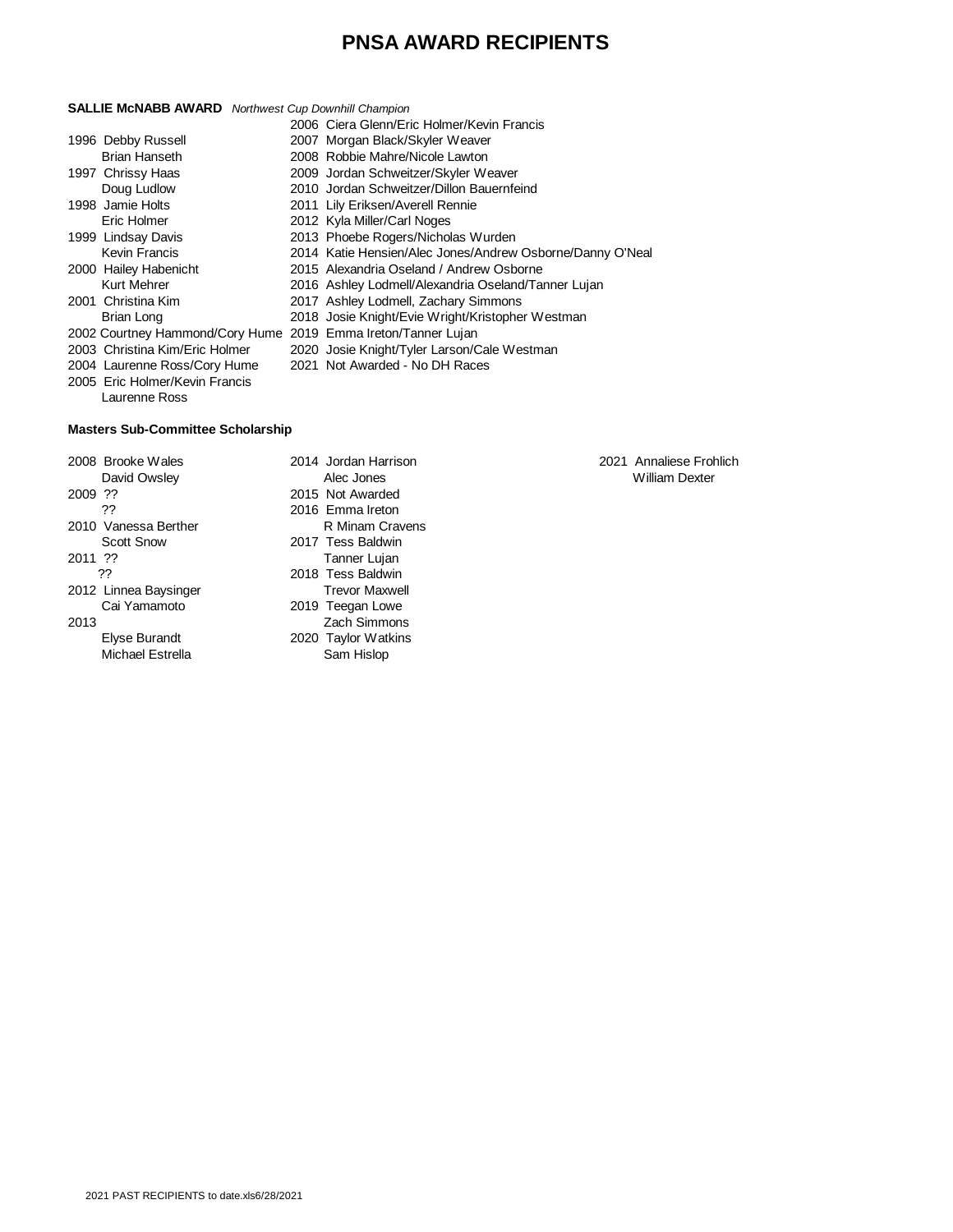## **JANE HENRY SCHOLARSHIP (Tuition) PNSEF** *(female competitor)*

|        | 1979 Betsy Greer                                             |         | 1998 Brenna Knowles / Meghan Pinch<br>1999 Erin Quinn-Hurst / Jamie Holts / Kelcey | 2018 Olivia Colton / Lydia Youkey |
|--------|--------------------------------------------------------------|---------|------------------------------------------------------------------------------------|-----------------------------------|
|        | 1980 Jill Murray                                             | Rhodes  |                                                                                    | 2019 Lili Bouchard                |
|        | 1981 Dana Droste                                             |         | 2000 Brenna Knowles / Erin Quinn-Hurst                                             | 2020 Amy Farley / Sarah Kilroy    |
|        | 1982 Yvette Pelletier                                        |         | 2001 Ashley Scott / Lindsay Shank                                                  | 2021 Taylor Watkins               |
|        | 1983 Monica Jarmer                                           |         | 2002 Holly Brooks / Polly Hopkins                                                  |                                   |
|        | 1984 Sara Ringle                                             |         | 2003 Molly Bullard / Alex Otto                                                     |                                   |
|        | 1985 Darcy Bryne                                             |         | 2004 Courtney Saario / Alex Otto                                                   |                                   |
|        | 1986 Kathy Gans                                              |         | 2005 Courtney Nova                                                                 |                                   |
|        | 1987 Darcy Wahl                                              |         | 2006 Gretchen Glaser / Kaley Ann Bjornsen                                          |                                   |
|        | 1988 Johanna Burandt / Katie                                 |         |                                                                                    |                                   |
| Horner |                                                              |         | 2007 Christina Schueler / Cierra Glenn                                             |                                   |
|        | 1989 Tracy McEwan                                            |         | 2008 Megan Thees / Jamie Devin                                                     |                                   |
|        | 1990 Shuska Drescher                                         |         | 2009 Kelly Fitzpatrick / Hannah Stumpp                                             |                                   |
|        | 1991 Nicole Pelletier                                        |         | 2010 Katie Ulvesatd / Allison LaRock                                               |                                   |
|        | 1992 Jackie Klind                                            |         | 2011 Sarah Mackenzie / McKenna McNabb                                              |                                   |
|        | 1993 Liz Watkins                                             |         | 2012 Kiera Degener-O'Brien / Lisa Koetke                                           |                                   |
|        | 1994 Not Awarded                                             |         | 2013 Alexandria Littlefield / Alyson Mat                                           |                                   |
|        | 1995 Kristy Parcher / Katey Maher-                           |         |                                                                                    |                                   |
| Melson |                                                              |         | 2014 Kathleen Daly-Jensen / Emma Malmquist                                         |                                   |
|        |                                                              |         | 2015 Makaela Bielaski / Hannah Bodily /                                            |                                   |
|        | 1996 Megen Johnson                                           |         | <b>Emily Hyde</b>                                                                  |                                   |
|        |                                                              |         | 2016 Hannah Bodily / Alexandria Oseland /                                          |                                   |
|        | 1997 Christina Haas                                          |         | Mackenzie Price                                                                    |                                   |
|        | 1997 Jennifer Moss                                           |         | 2017 Ashley Lodmell                                                                |                                   |
|        | R. DEAN PALMER SCHOLARSHIP (Tuition) PNSEF (male competitor) |         |                                                                                    |                                   |
|        | 1991 Trevor Wagner                                           |         | 2005 Brandon Cramer/Marc Nabelek                                                   | 2020 Tyler Larson                 |
|        | 1992 Not Awarded                                             |         | 2006 Ryan Farmin                                                                   | 2021 Jack Conde                   |
|        | 1993 Brian Roberts                                           |         | 2007 Jeff Bayley                                                                   |                                   |
|        | 1994 Casey Smith                                             |         | 2008 Tom Smith/Case Parker                                                         |                                   |
|        |                                                              |         | 2009 Cade Yamamoto / Brice Bielaski / Ross                                         |                                   |
|        | 1995 Curtis Haynie                                           | Wardrop |                                                                                    |                                   |
|        | 1996 Scott Macartney                                         |         | 2010 Arrol Bryant                                                                  |                                   |
|        | 1997 Dane Kerby                                              |         | 2011 Ben Corwin                                                                    |                                   |
|        | 1997 Todd Pita                                               |         | 2012 Max Christman, Andy Su / Cai Yamamoto                                         |                                   |
| 1998 ? |                                                              |         | 2013 Max Millslagle / Scott Snow                                                   |                                   |
|        | 1999 Tyrone Dinneen / Erik                                   |         |                                                                                    |                                   |
|        | Makinson / Scott Macartney                                   |         | 2014 Cai Yamamoto                                                                  |                                   |
|        |                                                              |         | 2015 Gunnar Lundteigen / Zebediah Millslagle /                                     |                                   |
|        | 2000 Josh Smullin                                            |         | <b>Ruben Castren</b>                                                               |                                   |
|        | 2001 Naomi Sheffield/Chelsea Shultz                          |         | 2016 Nathan Gunesch / Ian McCarthy                                                 |                                   |
|        | 2002 Kevin Francis                                           |         | 2017 Tom Schoderbek                                                                |                                   |
|        | 2003 Brian Gregg / Chad Gregg /                              |         |                                                                                    |                                   |
|        | Kevin Makinson                                               |         | 2018 Albert Hesse / Sam Schoderbek                                                 |                                   |
|        | 2004 Brian Gregg/Don Brockett                                |         | 2019 Alexi Panos / Minam Cravens                                                   |                                   |
|        |                                                              |         |                                                                                    |                                   |